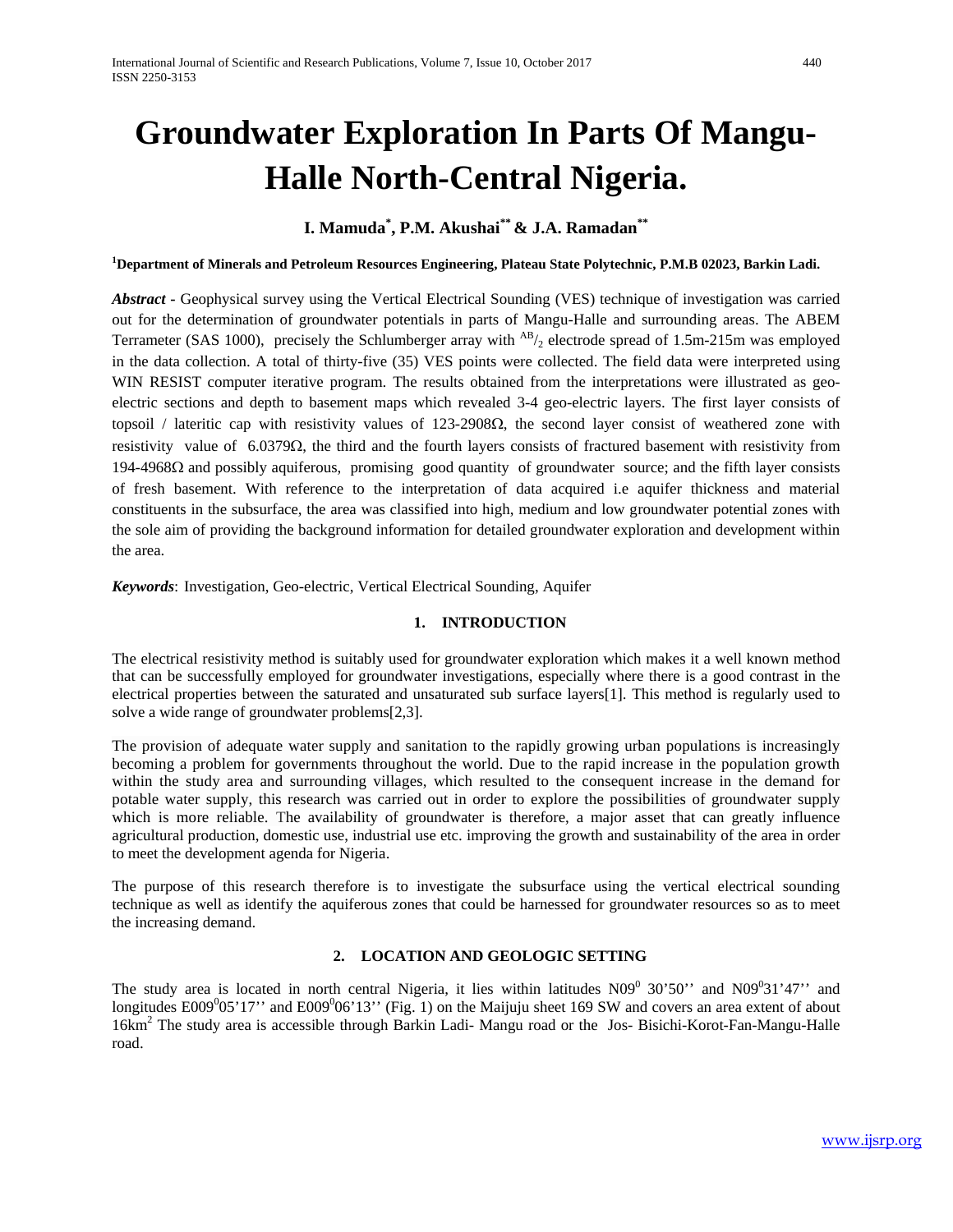



#### Fig. 1.Location Map of the Study Area Showing Settlements and Road-networks

The study area is underlain by rocks of the basement complex which forms smooth dome features with gentle slope, and exposures along the river channels. The entire study area is composed of granitic gneisses (Fig 2) which are predominantly medium-grained texture, although some samples showed granoblastic with coarse porphyroblastic texture. The rocks are crystalline, non-porous and therefore a poor source of groundwater unless weathered or fractured.

#### **3. MATERIALS AND METHOD**

A total of thirty five (35) VES were acquired using the ABEM terrameter SAS 1000 model. Other accessories attached to the terrameter include a power source, tapes, electrodes (current and potential), cables, clips and hammers. The Sclumberger array configuration was applied to carry out the investigation with an electrode spacing of 1.5m to 215m. The VES stations were sounded randomly within the study area with their corresponding coordinates noted using the Global Positioning System (GPS); these are displayed on figure 2 below.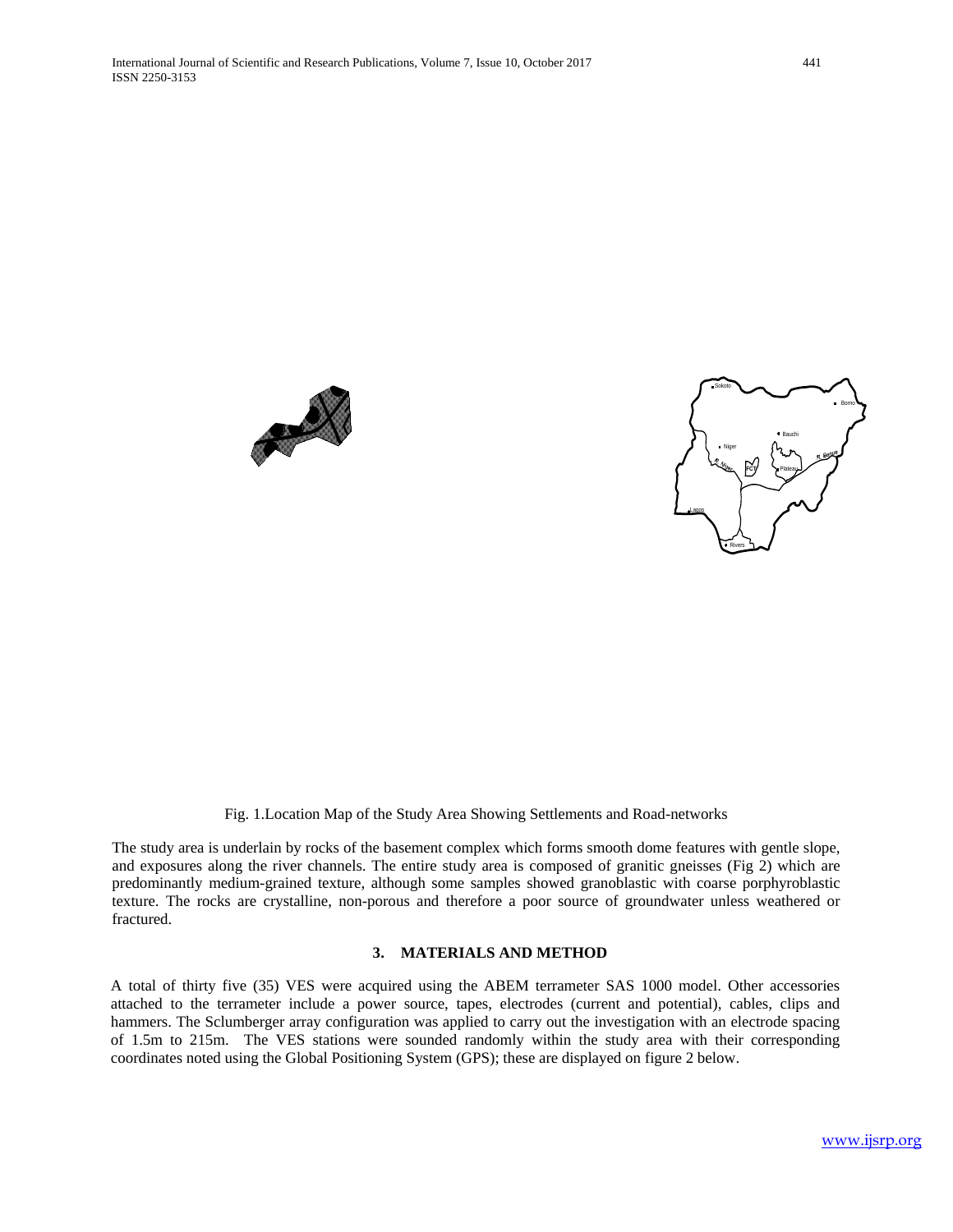

Fig. 2. Geological Map of the Study Area Showing the VES Points

# **4. DATA PROCESSING AND INTERPRETATION**

Field data obtained were processed and interpreted qualitatively and quantitatively. The qualitative interpretation was the type-curve inspection to discern the layering. Furthermore, the type curves were quantitatively interpreted using computer iterative software (WIN RESIST Program), which were eventually presented in the form of geoelectric sections and maps.

The VES data acquired were plotted as depth sounding curves in terms of apparent resistivity versus AB/2 spread (electrode spacing). The different type-curves were classified based on their characteristics layering as shown in Table 1 below which ranges from 2 to 5 layers. From the VES interpretations 3-5 geo electric layers were delineated in the study area.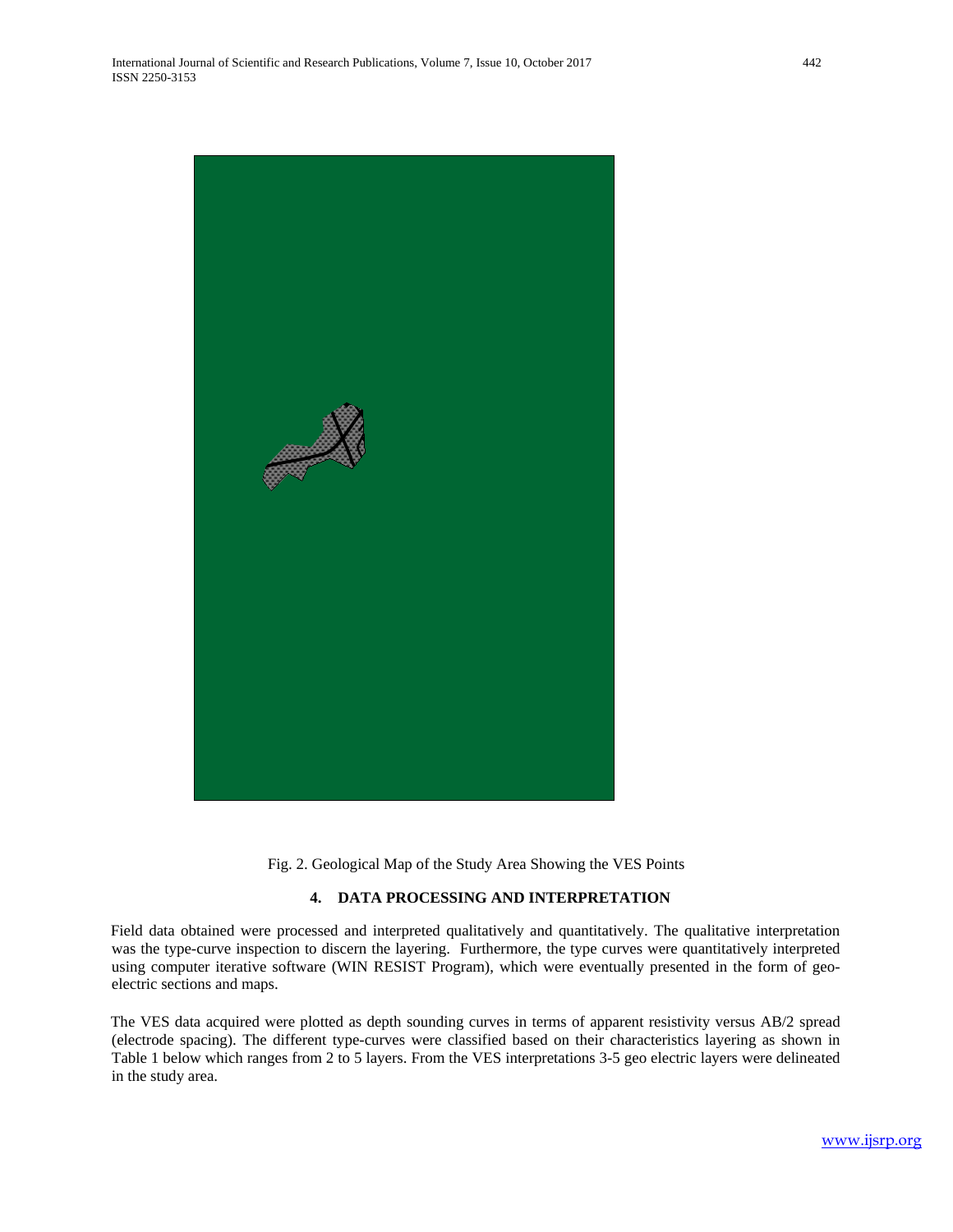| <b>VES Points</b> | Longitude  | Latitude   | <b>Elevation</b> | <b>Curves</b>             | No.<br>Of      | <b>Curve Range</b>            |
|-------------------|------------|------------|------------------|---------------------------|----------------|-------------------------------|
|                   |            |            | (m)              | <b>Types</b>              | Layers         |                               |
| $P_1$             | E008.53261 | N009.39452 | 1262             | QA                        | $\overline{4}$ | $P_1 > P_2 < P_3 < P_4$       |
| P <sub>2</sub>    | E009.09588 | N009.52352 | 1130             | HA                        | $\overline{3}$ | $P_1 > P_2 < P_3$             |
| $P_3$             | E009.09534 | N009.52433 | 1147             | HA                        | $\overline{3}$ | $P_1 > P_2 < P_3$             |
| $P_4$             | E009.09490 | N009.52513 | 1141             | H                         | $\overline{5}$ | $P_1 > P_2 < P_3 < P_4 < P_5$ |
| $P_5$             | E009.09750 | N009.52195 | 1134             | $\boldsymbol{\mathrm{H}}$ | $\overline{3}$ | $P_1 > P_2 < P_3$             |
| $P_6$             | E009.09533 | N009.52875 | 1142             | KH                        | $\overline{4}$ | $P_1 < P_2 > P_3 < P_4$       |
| $P_7$             | E009.09573 | N009.52761 | 1145             | QH                        | $\overline{3}$ | $P_1 > P_2 < P_3$             |
| $\rm P_8$         | E009.09652 | N009.52651 | 1139             | KA                        | $\overline{3}$ | $P_1 < P_2 > P_3$             |
| $P_9$             | E009.09757 | N009.52541 | 1136             | $\rm{HK}$                 | $\overline{3}$ | $P_1 > P_2 < P_3$             |
| $P_{10}$          | E009.09852 | N009.52416 | 1133             | H                         | $\overline{3}$ | $P_1 > P_2 < P_3$             |
| $P_{11}$          | E009.09933 | N009.52264 | 1132             | H                         | $\overline{3}$ | $P_1 > P_2 < P_3$             |
| $P_{12}$          | E009.09855 | N009.52124 | 1130             | $\mathbf{A}$              | $\overline{3}$ | $P_1 < P_2 > P_3$             |
| $P_{13}$          | E009.09933 | N009.52034 | 1124             | HA                        | $\overline{3}$ | $P_1 < P_2 > P_3$             |
| $P_{14}$          | E009.10038 | N009.51898 | 1116             | HA                        | $\overline{4}$ | $P_1 > P_2 < P_3 > P_4$       |
| $P_{15}$          | E009.10143 | N009.51712 | 1122             | QH                        | $\overline{5}$ | $P_1 > P_2 < P_3 < P_4 > P_5$ |
| $P_{16}$          | E009.10192 | N009.51608 | 1126             | ${\rm HA}$                | $\overline{4}$ | $P_1 > P_2 < P_3 < P_4$       |
| $P_{17}$          | E009.09980 | N009.51705 | 1122             | $\mathbf{A}\mathbf{K}$    | $\overline{5}$ | $P_1 < P_2 > P_3 > P_4 < P_5$ |
| $P_{18}$          | E009.09841 | N009.51706 | 1119             | <b>KHA</b>                | $\overline{4}$ | $P_1 < P_2 > P_3 < P_4$       |
| $P_{19}$          | E009.09844 | N009.51568 | 1122             | <b>HK</b>                 | $\overline{5}$ | $P_1 > P_2 < P_3 > P_4 < P_5$ |
| $P_{20}$          | E009.09692 | N009.51685 | 1119             | KH                        | $\overline{4}$ | $P_1 < P_2 > P_3 < P_4$       |
| $P_{21}$          | E009.09433 | N009.51721 | 1120             | H                         | $\overline{4}$ | $P_1 > P_2 < P_3 > P_4$       |
| $P_{22}$          | E009.09322 | N009.51795 | 1108             | HA                        | $\overline{3}$ | $P_1 > P_2 < P_3$             |
| $P_{23}$          | E009.09264 | N009.51833 | 1144             | HA                        | $\overline{3}$ | $P_1 > P_2 < P_3$             |
| $P_{24}$          | E009.09464 | N009.51858 | 1131             | HA                        | $\overline{3}$ | $P_1 > P_2 < P_3$             |
| $P_{25}$          | E009.09593 | N009.52141 | 1137             | H                         | $\overline{3}$ | $P_1 > P_2 < P_3$             |
| $P_{26}$          | E009.09218 | N009.51986 | 1142             | H                         | $\overline{3}$ | $P_1 > P_2 < P_3$             |
| $P_{27}$          | E009.09165 | N009.51978 | 1150             | QH                        | $\overline{4}$ | $P_1 > P_2 > P_3 < P_4$       |
| $P_{28}$          | E009.09274 | N009.52155 | 1136             | H                         | $\overline{3}$ | $P_1 > P_2 < P_3$             |
| $P_{29}$          | E009.09636 | N009.51834 | 1124             | H                         | $\overline{3}$ | $P_1 > P_2 < P_3$             |
| $P_{30}$          | E009.09751 | N009.51943 | 1123             | H                         | $\overline{3}$ | $P_1 > P_2 < P_3$             |
| $P_{31}$          | E009.09770 | N009.52014 | 1133             | HA                        | $\overline{3}$ | $P_1 > P_2 < P_3$             |
| $P_{32}$          | E009.09856 | N009.52000 | 1131             | HA                        | $\overline{3}$ | $P_1 < P_2 > P_3$             |
| $P_{33}$          | E009.09813 | N009.52300 | 1152             | QH                        | $\overline{2}$ | $P_1 > P_2$                   |
| $P_{34}$          | E009.09980 | N009.52416 | 1133             | KA                        | $\overline{3}$ | $P_1 > P_2 < P_3$             |
| $P_{35}$          | E009.09701 | N009.52189 | 1124             | H                         | $\overline{4}$ | $P_1 > P_2 > P_3 < P_4$       |

**Table 1: Summarized Table of the Vertical Electrical Sounding (VES) Locations**

Furthermore, geo-electric sections were taken along 3 different profiles i.e A-A', B-B' and C-C', as shown on Figures 3a, 3b and 3c below. These section revealed 3-4 major geo-electric layers underlain within the area under investigation. The first layer consists of topsoil/laterite, the second layer comprises the laterite/weathered basement, the third and the fourth layers consist of fractured basement grading to fresh basement respectively.

The various depth of overburden to fresh basement generated at each VES points were plotted and contoured using the suffer GIS Program as Isopach of overburden thickness (fig, 4), the overburden thickness ranges from 2m- 40m. As a result, the depth to basement maps, geo-electric sections, and lithologic sections reveal factual character about the subsurface which have aided to classify the groundwater potentials within the area as displayed on Fig. 5 below. Thus, he groundwater potential of the study area has been characterized into high, medium, and low water potential zones with the following characteristics: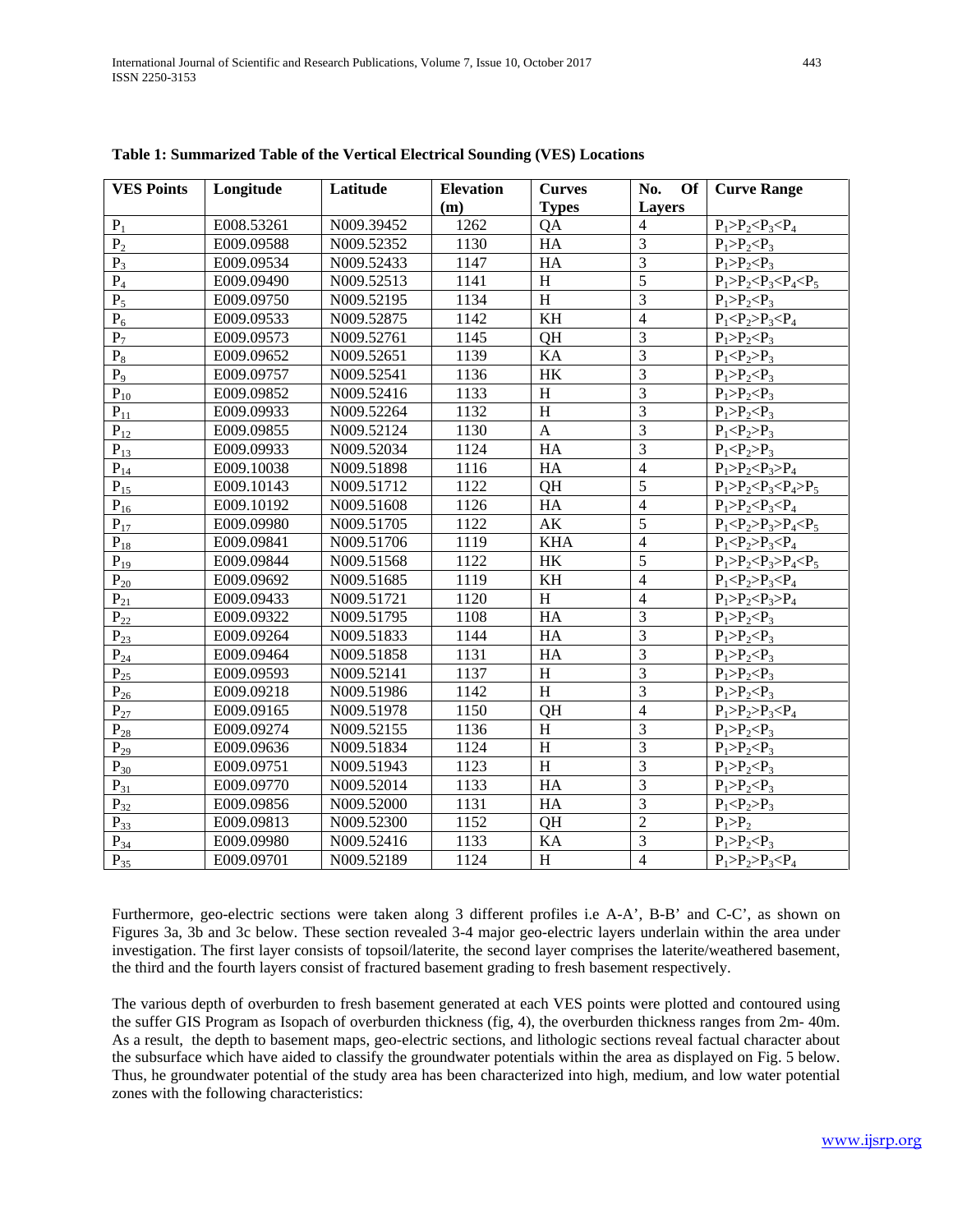International Journal of Scientific and Research Publications, Volume 7, Issue 10, October 2017 444 ISSN 2250-3153

- i. High groundwater potential zones which are areas with intense and deep weathering/overburden thickness of 28-40m coupled with fractured basement. For this reason, such regions are promising with good quantity of groundwater source.
- ii. Medium groundwater potential zones include area with weathering depth from 16-28m and also some fractured basement.
- iii. Low groundwater potential zones comprise areas with depth of weathering from 2-16m**.**

Fig. 3a. Geo-electric section along A-A' profile

en en de la proposition de la companya de la companya de la companya de la companya de la companya de la compa<br>La companya de la companya de la companya de la companya de la companya de la companya de la companya de la co

and a complete the complete of the complete of the complete of the complete of the complete of the complete of<br>Seconds and the complete of the complete of the complete of the complete of the complete of the complete of th na mananggunaan kalendari kalendari kalendari kalendari kalendari kalendari kalendari kalendari kalendari kale<br>Kalendari kalendari kalendari kalendari kalendari kalendari kalendari kalendari kalendari kalendari kalendari

Fig. 3b: Geo-electric section along B-B' profile

aali<sup>i ja jään maanaa kuuluuma.</sup>

Fig. 3c: Geo-electric along C-C' profile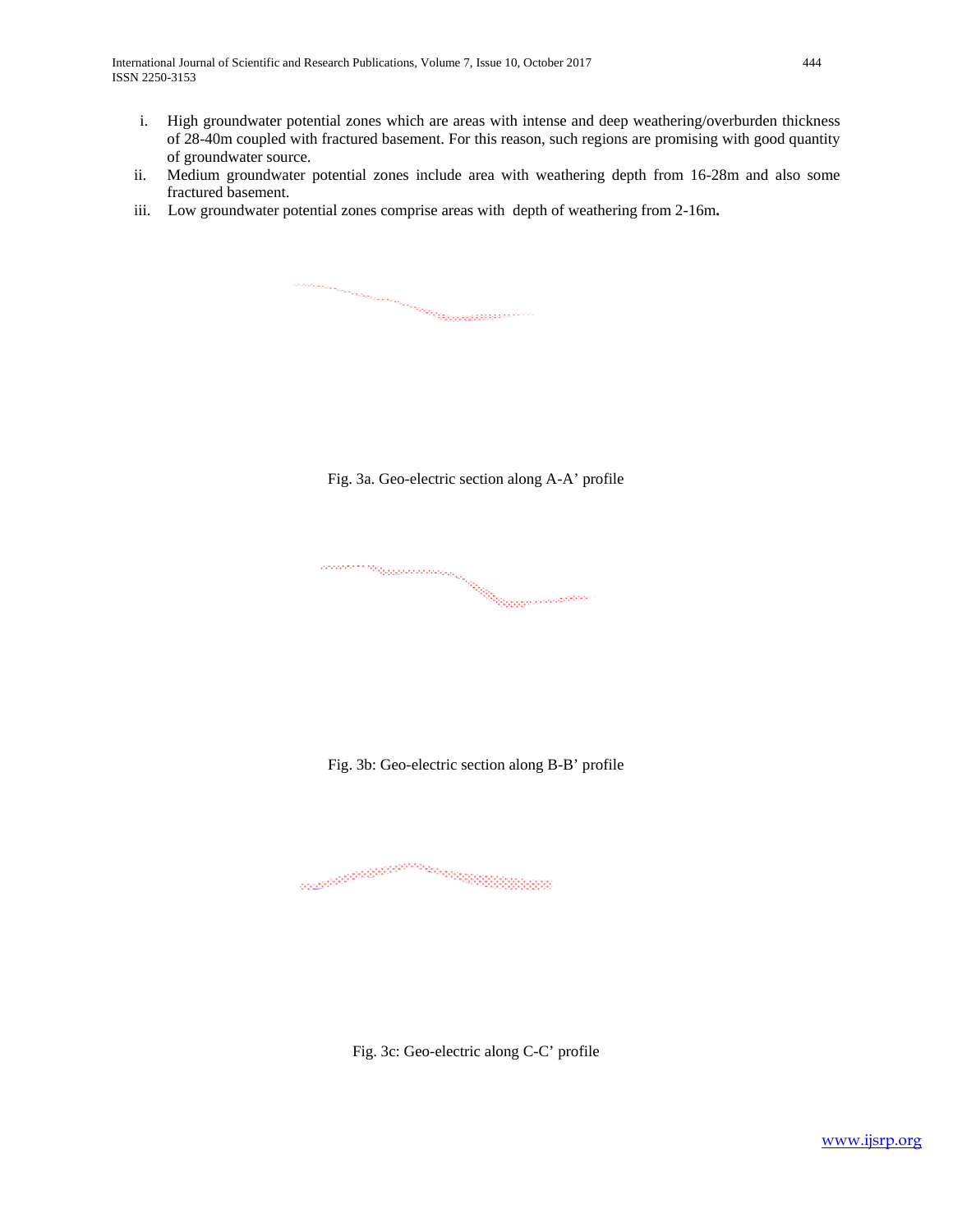

Fig. 4: Depth to Basement Map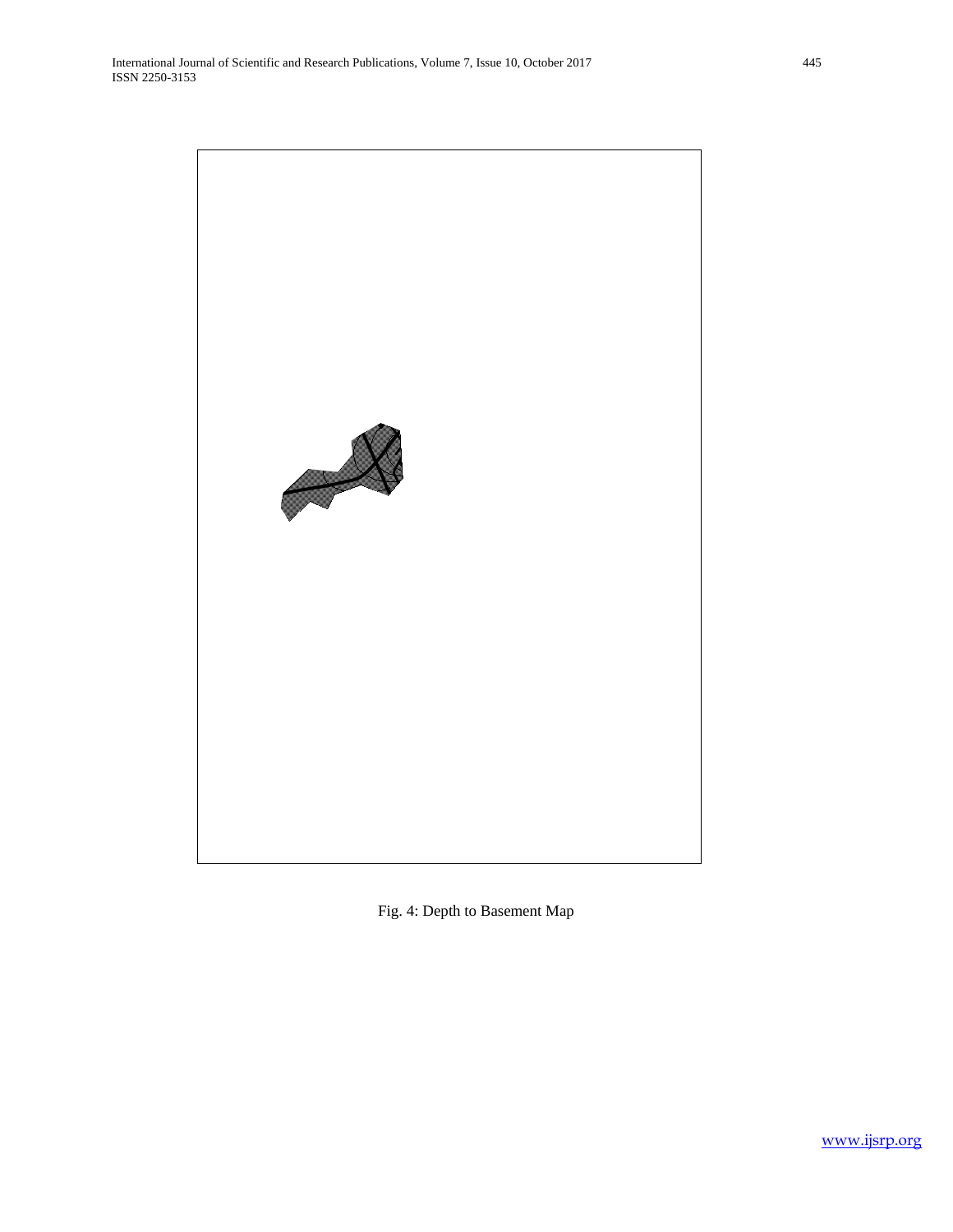

Fig. 5: Groundwater Potential Map

#### **5. CONCLUSION**

The electrical resistivity method of investigation adopted in this study has proven useful in the identification of groundwater potential zones within the study area. High groundwater prospective areas encompass P2, P3, P9, P10, P11, P18, P20, P29 and P30. On the other hand, areas that must be avoided include P6, P12, P13, P14, P15, P17, P32 and P34 because of the low groundwater potential nature of these points. However, areas with moderate groundwater potentials include P1, P4, P5, P7, P8, P16, P19, P21, P22, P23, P24, P25 others are P26, P27, P28, P31 and P33 as illustrated in figure 5 above.

By way of contributing to knowledge, this research has helped characterize the entire study area for future groundwater development which will serve to benefit the inhabitants and Plateau state at large.